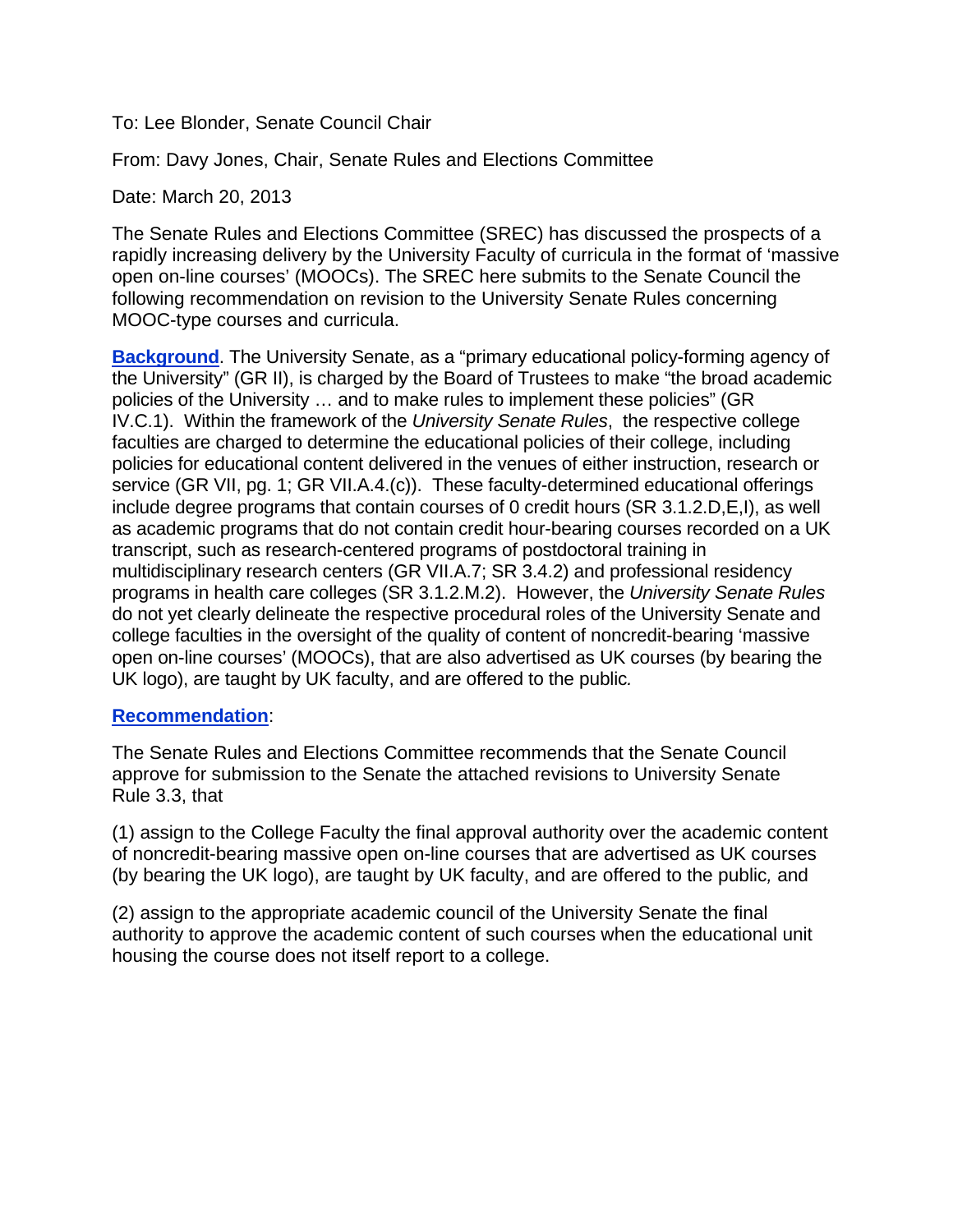### **3.3.0 PROCEDURES FOR PROCESSING COURSES AND CHANGES IN COURSES** [US: 11/14/88; US 10/11/99; US: 5/7/12]

Applications for initiating new courses, changes ining existing courses, or deleting courses, must be processed as provided in this rule. This rule also applies to new or existing courses that are advertised as UK courses (e.g., by bearing the UK logo), are taught by UK faculty, and are offered to the public, even if they are not recorded on a UK transcript and cannot be used toward a UK certificate or degree. [US: 5/7/12]

# **3.3.1 Definitions** [US¨: 5/7/12]

**A.** If changes to a course are being proposed as a part of a new academic program or change to an academic program, then those course changes shall be incorporated into the proposal for academic program change that is processed pursuant to SR 3.2.

**B.** A change in course content that does not affect (i) use of the course to satisfy program requirements; (ii) course number; (iii) course credit hours; or (iv) course title, is not considered as a change to an academic program and shall be processed according to SR 3.3.

## **3.3.2 Forms to be Used** [US: 5/7/12]

Senate Council-approved forms and other mechanisms to initiate proposals concerning courses are available at [\[http:www.uky.edu/Faculty/Senate/forms.htm\]](http://www.uky.edu/Faculty/Senate/forms.htm) and shall be used to initiate proposals under SR 3.3. In the case of courses that will be evaluated by the Health Care Colleges Council (HCCC; see subsection 3.3.3.B.1 below), the initiator of the proposal shall contact the chair of the HCCC or, in the case of courses from the College of Law, the appropriate associate dean, for information on the Senate Councilapproved proposal submission format.

# **3.3.3 Procedures to be Used** [US: 5/7/12]

#### **A. Approval by the Educational Unit Faculty** [US: 5/7/12]

**1.** The Faculty of the originating educational unit decides whether to approve proposals for new courses or changes to courses (including changes to courses in the educational unit's University Scholars program and in dual degree programs) (GR VII.A.6(b)); SR 3.2.A.3, below). For the Honors Program and UK Core, the "Faculty" within the meaning of this rule is the body identified by the University Senate to perform the educational policy-making functions of the respective program. [SREC 8/18/06; US: 5/7/12]

If the originating educational unit is not administratively housed in a college, then the department chair or director shall forward the proposal to the appropriate Academic Council, pursuant to 3.3.3.B.1 below. Otherwise, the **The department chair/director shall forward the proposal to the College Faculty** a proposal arising under SR 3.3, in a manner prescribed by the College Faculty Rules. The chair/director's transmittal attests thereby that the proposal has been approved in accordance with the Rules of the Faculty of the originating unit. The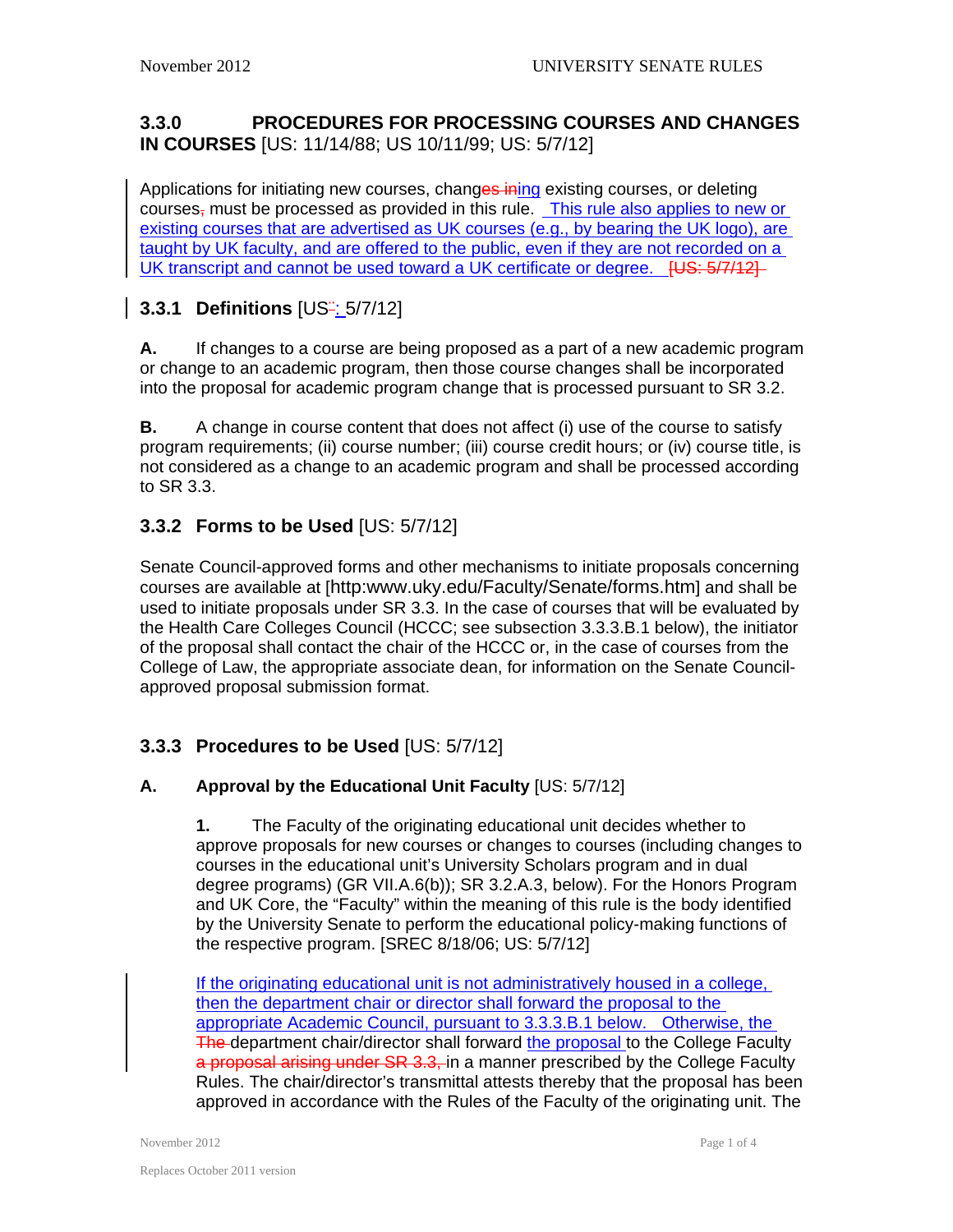department chair/director may include a separate opinion on the academic merits or on the administrative feasibility of the proposal.

\* For the purposes of this rule and graduate courses, "The Faculty of the originating educational unit" means the members of the graduate faculty of the program. [SREC: 10/25/12]

Courses for dual degree programs are simultaneously considered for approval by the respective unit faculties pursuant to the above procedures. One of the chairs/directors shall forward the approved proposal to the College Faculty, or, in the case of dual degree programs that cross colleges, to each College Faculty.

**2.** In cases of proposals concerning courses for undergraduate or professional certificates or degrees, the College Faculty decides whether to approve the proposal (GR VII.A.4(c)). The dean shall forward an approved proposal to the appropriate academic council of the Senate (SR 3.2.B), attesting thereby that the proposal has been approved in accordance with the College Faculty Rules. The dean may include a separate opinion on the academic merits or administrative feasibility of the proposal (GR VII.B.3).

Courses for dual degree programs are simultaneously considered for approval by each College Faculty pursuant to the above procedures. The respective deans may include separate opinions on the academic merits or on the administrative feasibility of the proposal. One of the deans shall forward a single proposal for the dual degree course to the appropriate academic council of the Senate.

If a proposed course will not be recorded on UK transcripts and cannot be used toward a Senate-approved degree or certificate, then the approval of the College faculty is final.

**3.** UK Core Program. Changes in the UK Core Program are submitted by the college first to the Undergraduate Council, before action by the UK Core Education Committee. [US: 5/7/12]

\* Under this rule the Undergraduate Council may opt to use a process in which a course must first be approved by the UK Core Education Committee before action by the Undergraduate Council [SREC: 8/23/12]

#### **B. Approval by Academic Council** [US: 10/11/99; SREC: 6/8/06; US: 5/7/12]

**1. Jurisdiction**. The dean shall forward the proposal to the appropriate academic council as provided in this subpart SR 3.3.B.1. Responsibility for the approval of new courses, changes in courses and deletion of courses (except for minor course changes as defined in SR 3.3.3.B.1.F, below), shall be vested in the appropriate academic council as follows: [US: 5/7/12]

**(a) Health care college professional programs.** Proposals concerning courses for either a professional certificate or a degree